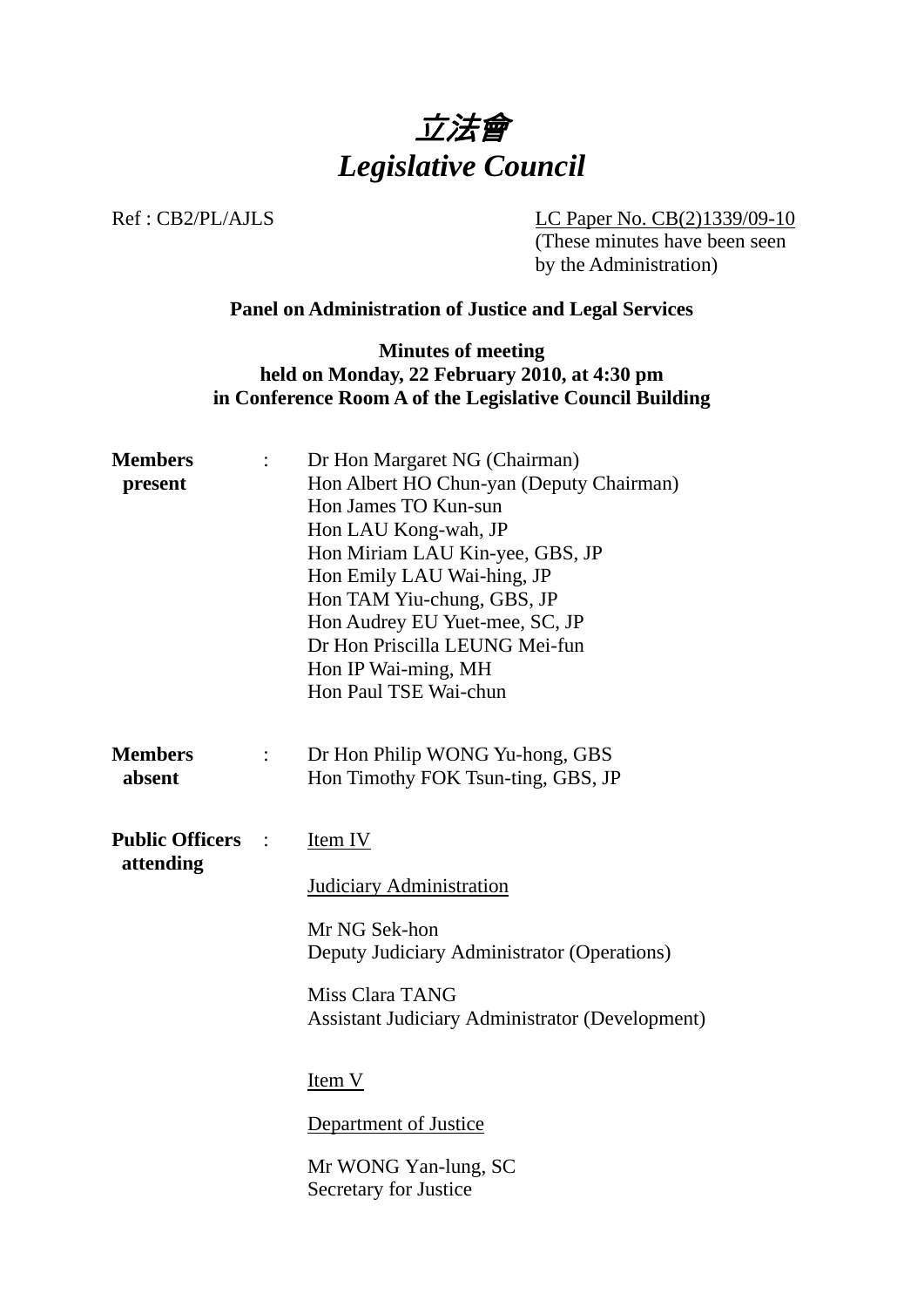Mr Simon LEE

Deputy Law Officer (Civil Law)

 Ms Sou CHIAM Deputy Principal Government Counsel

Judiciary Administration

 Mr NG Sek-hon Deputy Judiciary Administrator (Operations)

Item VI

Department of Justice

 Miss Susie HO Director of Administration and Development

 Mr Simon LEE Deputy Law Officer (Civil Law)

Item VII

Department of Justice

 Mr Frank POON Deputy Solicitor General

 Miss Michelle TSANG Senior Assistant Solicitor General

 Mr LEE Tin-yan Senior Government Counsel

**Attendance by invitation** 

Items IV, V and VI

Hong Kong Bar Association

 Mr Russell Coleman, SC Chairman

**Clerk in attendance**  : Miss Flora TAI Chief Council Secretary (2)3

 $- 2 -$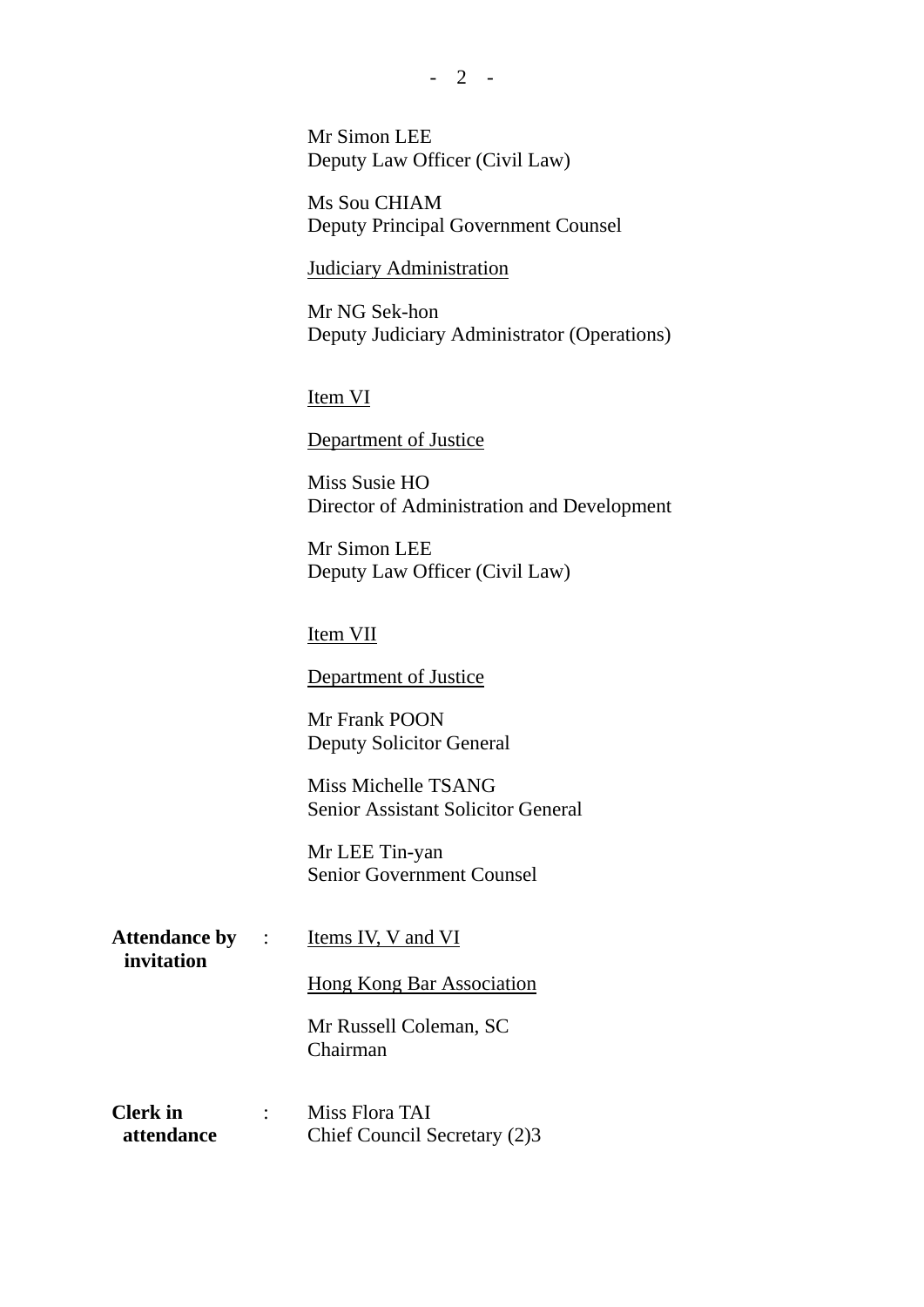| <b>Staff</b> in<br>attendance | Mr KAU Kin-wah<br>Assistant Legal Adviser 6 |
|-------------------------------|---------------------------------------------|
|                               | Ms Amy YU<br>Senior Council Secretary (2)3  |
|                               | Ms Wendy LO<br>Council Secretary (2)3       |
|                               | Mrs Fonny TSANG                             |

Mrs Fonny TSANG Legislative Assistant (2)3

#### Action

#### **I. Confirmation of minutes of meeting**  [LC Paper No. CB(2)931/09-10]

The minutes of the meeting held on 15 December 2009 were confirmed.

### **II. Information papers issued since last meeting**

2. Members noted that no information paper had been issued since the last meeting.

## **III. Items for discussion at the next meeting**

[LC Paper Nos. CB(2)950/09-10(01) - (03)]

3. In accordance with the list of items tentatively scheduled for discussion in the current session [LC Paper No. CB(2)950/09-10(01)], members agreed to discuss the following items at the next regular meeting on 29 March 2010 -

- (a) Five-yearly review of the criteria for assessing the financial eligibility of legal aid applicants;
- (b) Free legal advice service; and
- (c) Matrimonial Proceedings and Property (Amendment) Bill.

4. The Chairman said that at the last meeting, the Panel had agreed to further discuss the subject of "Independent statutory legal aid authority" with the Chairman of the Legal Aid Services Council ("LASC"). It had been further suggested that members of LASC should also be invited. In this regard, the Chairman informed members that LASC had advised upon the enquiry of the Legislative Council ("LegCo") Secretariat that Mr Paul CHAN, Chairman of LASC, would be available to attend the next Panel meeting scheduled for 29 March 2010. Members agreed to further discuss the subject of "Independent statutory legal aid authority" at the next Panel meeting.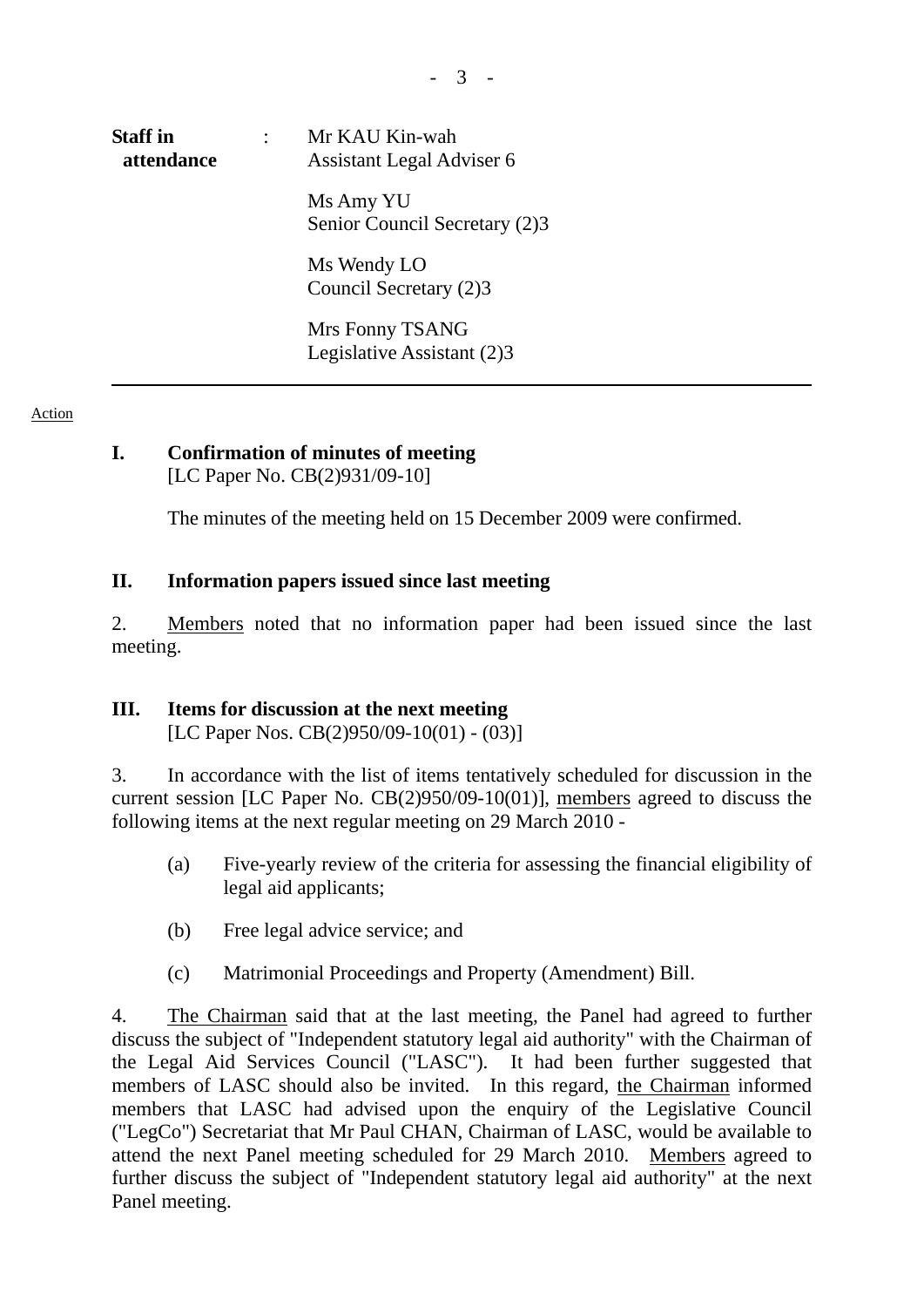# **IV. Transcript fees**

[LC Paper Nos. CB(2)950/09-10(04) - (05)]

# Briefing by the Judiciary Administration ("JA")

5. Deputy Judiciary Administrator (Operations) ("DJA") introduced JA's paper reporting on the progress of the overall costing review of transcript and recording services and the processing of legislative proposals on fees for transcript and record of proceedings [LC Paper No. CB(2)950/09-10(04)]. Members noted that on the basis of the outcome of the overall costing review, JA proposed to freeze the existing fees for English and Chinese transcripts and audio tape, and to reduce the fee for Compact Disc ("CD") from \$315 to \$170 and that for Digital Versatile Disc ("DVD") from \$570 to \$210. Subject to members' views, it was JA's intention to implement the reduced fees with effect from 1 March 2010.

6. Members noted the updated background brief prepared by LegCo Secretariat on the subject under discussion ("Background Brief") [LC Paper No. CB(2)950/09-10(05)].

# Views of the Hong Kong Bar Association ("Bar Association")

7. Mr Russell Coleman, Chairman of the Bar Association, said that the Bar Association welcomed the proposed fee reduction and looked forward to seeing the proposed legislative amendments.

## Discussion

8. Noting from paragraphs 14 and 15 of the Background Brief that the existing fee for transcripts in criminal appeal bundles was \$17 per page, Ms Emily LAU sought information on the average amount paid by litigants for a copy of transcript. DJA responded that while he did not have specific statistics at hand, the amount paid would vary from case to case. Ms LAU expressed dissatisfaction that JA was not able to provide such information to facilitate members' discussion.

9. Mr Paul TSE informed members that it was expensive to obtain a transcript. According to his experience, a transcript cost around HK\$5,000 to HK\$10,000. The Chairman, however, said that a transcript usually consisted over 100 pages and might well cost more than the amount mentioned by Mr Paul TSE.

10. At the Chairman's invitation, Mr Russell Coleman advised that instant transcripts were provided during arbitration proceedings. According to his experience as an arbitrator, the transcript for one day of proceedings dealing only with English language legal submissions would be about 160-170 pages. For one day of evidence taken only in English, the transcript would probably be about 100-110 pages. As for one day of evidence taken through an interpreter, the transcript might be about 70-80 pages.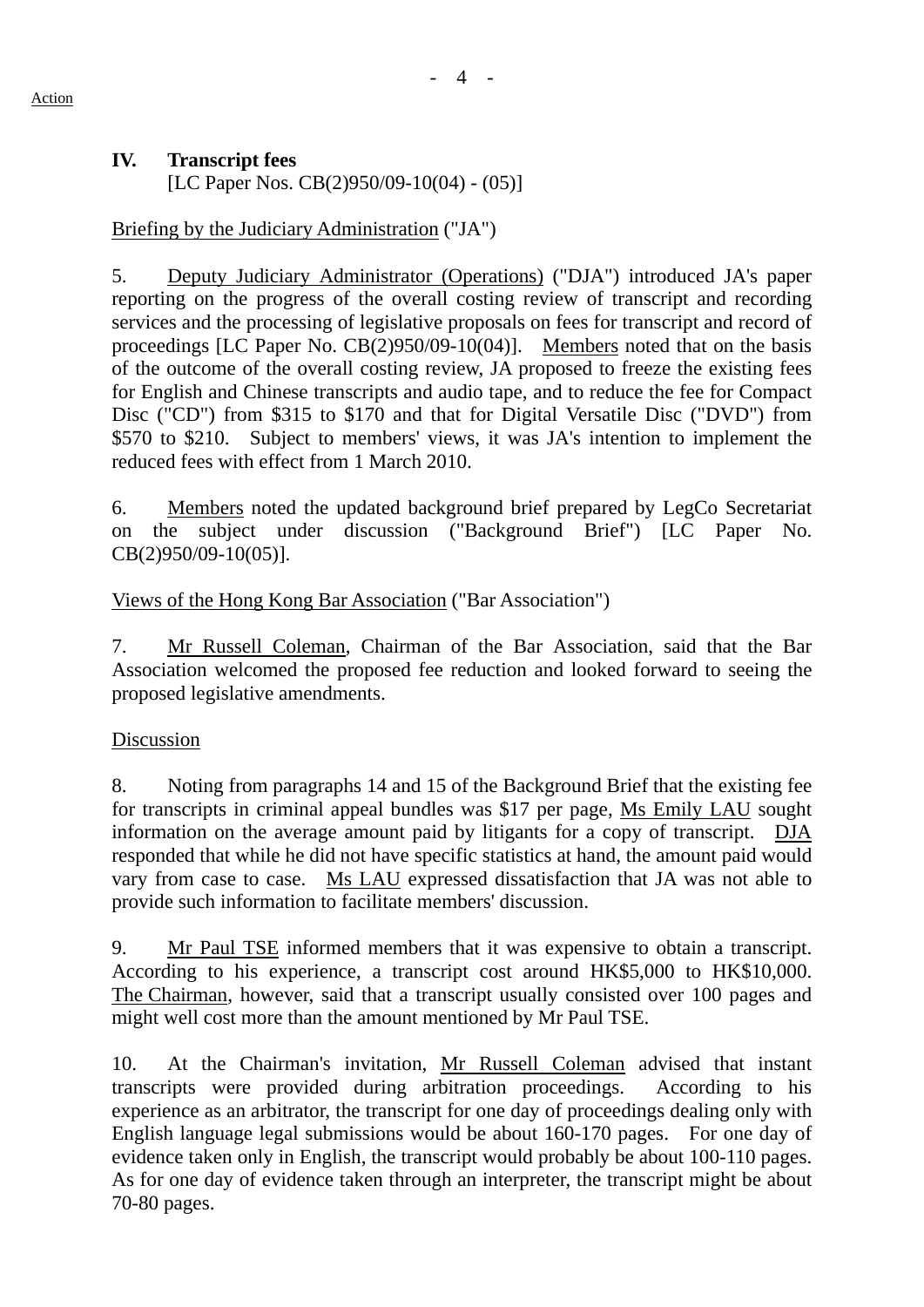- 5 -

11. The Chairman said that the change in the charging basis for transcript fees from "per page" to "per English word/Chinese character" had resulted in savings for court users. She added that instead of transcripts, litigants might also consider obtaining a copy of the audio record of proceedings in CD or DVD, which cost much less than a transcript, and then make their own arrangement for transcribing the relevant parts of the proceedings.

12. Mr Paul TSE sought clarification on whether audio record of proceedings in CD or DVD would only be provided upon special request. DJA responded that it was up to the litigant concerned to choose whether he wished to obtain a transcript or an audio record of proceedings. Mr TSE said that not many court users were aware of the option of obtaining an audio record of proceedings. A litigant could obtain an audio record and then arrange to transcribe only those parts of the proceedings he needed, instead of obtaining a full transcript. At the suggestion of Mr TSE, DJA agreed to enhance publicity on the availability of audio record of proceedings

Jud Admin

13. In response to Mr LAU Kong-wah's request for clarification on whether different transcript fees were charged in different situations at different levels of court, DJA explained that since 1 February 2007, the charging basis for transcripts produced from the Digital Audio Recording and Transcription Services ("DARTS") had been changed from a per page basis to a per word/character basis. Such change had been applied to all the transcripts fees which were charged on an administrative basis. However, for transcript fees which were prescribed in subsidiary legislation, namely the fee of \$17 per page for transcripts in criminal appeal bundles and \$36 per page for a transcript of the notes or records of evidence made at an inquest at Coroners' Court prescribed under the Criminal Appeal Rules (Cap. 221A) and Coroners (Fees) Rules (Cap. 504D) respectively, they were still charged on a per page basis pending amendments to be made to the relevant subsidiary legislation to enable charging on a per word/character basis.

14. Noting from the Background Brief that the existing fees for transcript at \$0.14 per English word and \$0.10 per Chinese character would translate into about \$46.2 per page of English transcript (an average of 330 words per page) and \$86 per page of Chinese transcript (an average of 860 characters per page), Mr LAU Kong-wah expressed concern about the substantial increase in the fees for those transcripts which were currently charged at \$17 and \$36 per page after amendments were made to change their charging basis to a per word/character basis. DJA responded that the fee rate for those two types of transcripts under the new charging method had yet to be worked out.

15. Ms Audrey EU said that all along she had expressed concern about the impact of the level of transcript fees on litigants' ability to institute appeals. She pointed out that even though the charging basis for transcripts had been changed to a per word/character basis, the cost of transcripts was still unaffordable to many litigants, which had severely limited their ability to pursue appeals. In her view, the provision of transcripts should be treated as part of the court services provided by the Judiciary to court users. She stressed that the fee charged should be affordable to court users, regardless of the length of trial.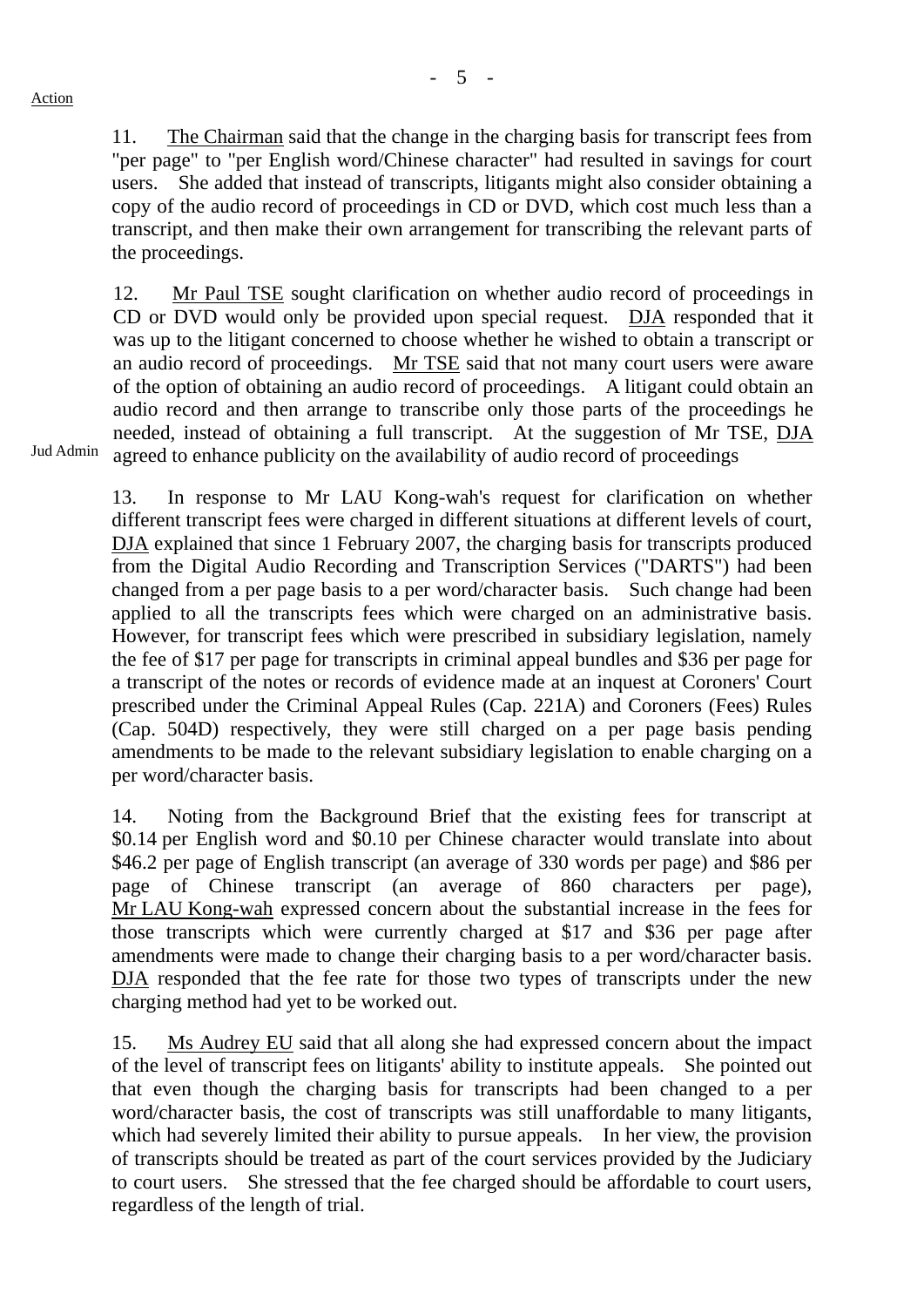16. DJA said that the issue had been raised during past discussions by the Panel. He understood that members had been particularly concerned about the impact of transcript fees on the ability of litigants to pursue criminal appeals. Under the existing waiver mechanism applicable to criminal appeals, transcripts were supplied free of charge to legally-aided and unrepresented appellants. These cases made up about 90% of all criminal appeals. For the remaining 10% of criminal appeal cases, i.e. where the appellant was not legally aided but represented, a fee of \$17 per page as prescribed in the Criminal Appeal Rules (Cap. 221A) was charged for transcripts in the appeal bundle. However, the court had discretion to waive or reduce the transcript fees in deserving cases. Furthermore, where the appellant obtained an order for costs in his favour, the transcript fees were part of his costs which were recoverable from the prosecution. The Judiciary considered the existing waiver mechanism for transcripts in criminal appeal bundles adequate in ensuring that access to justice would not be prejudiced as a result of a lack of means to pay the fees.

17. Ms Audrey EU asked whether consideration could be given to setting a nominal fee for transcripts, and at the same time empowering the court to impose a higher charge in cases of abuse or where the transcript was not necessary for the purpose of appeal.

18. DJA responded that it was Government's prevailing policy that fees and charges for public services should in general be set at a full cost recovery level. The Judiciary did not object to adopting a full cost recovery approach, provided that adequate safeguards were in place to ensure that access to justice, in particular litigants' ability to pursue appeals, would not be prejudiced as a result of a lack of means to pay the fees.

19. The Chairman expressed reservation about the suggestion of charging a standard nominal fee for transcripts, irrespective of the length of trial. However, she opined that consideration could be given to providing audio records of proceedings in CD or DVD to court users at a nominal fee as part of court services, considering that their production involved little cost and time.

20. Ms Audrey EU said that for a long hearing, the litigants concerned might found it more useful to obtain a transcript rather than an audio record. She reiterated her view that the provision of transcript should be treated as part of the court services and charged at an affordable rate, with the court being empowered to impose a higher charge in cases of abuse or where the transcript was not necessary for the purpose of appeal. Such a mechanism could better ensure that court users would not be deprived of the right of access to court due to a lack of means. DJA said that this would be a departure from the prevailing policy and would require discussion with the Administration. He undertook to follow it up as appropriate.

Jud Admin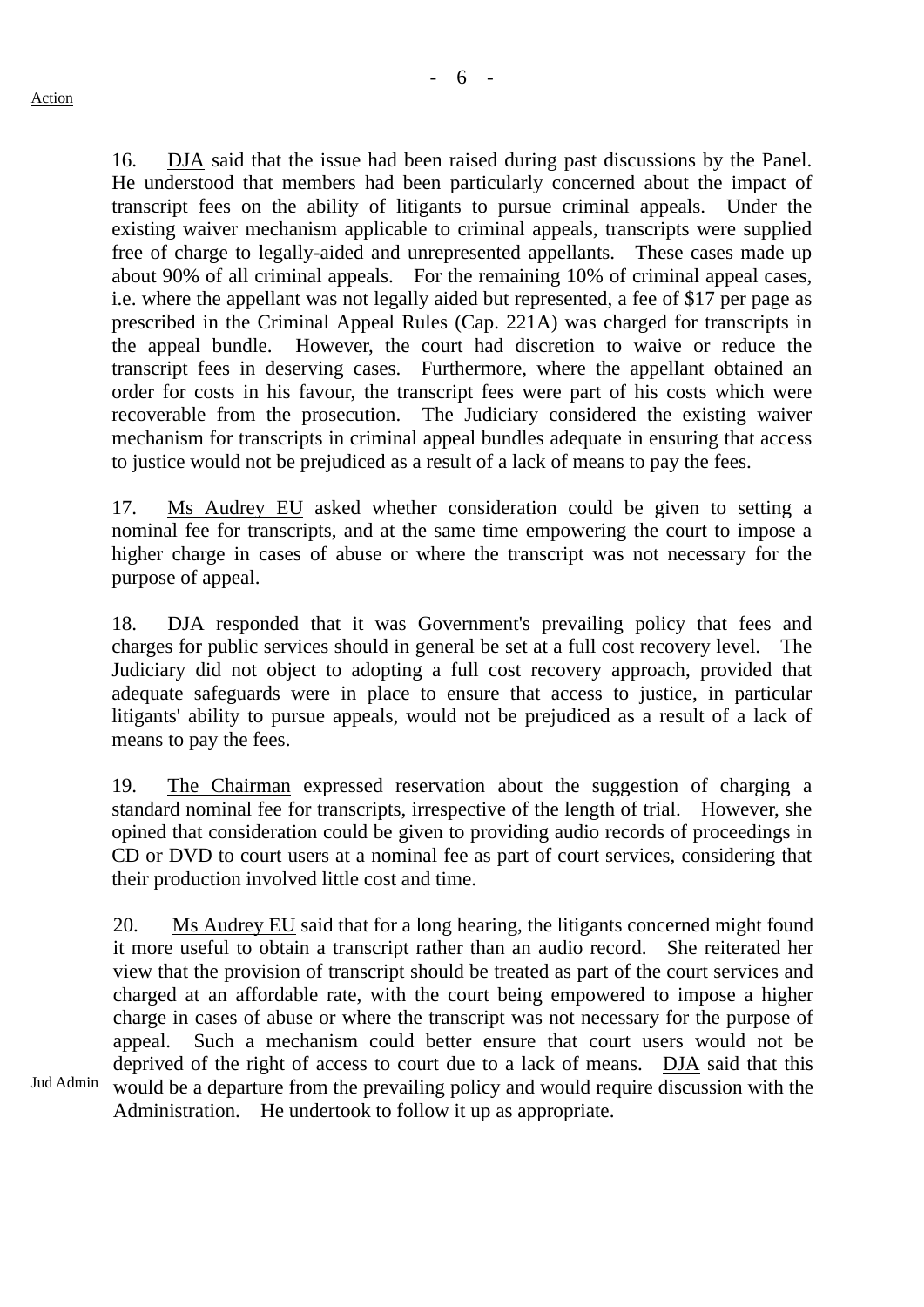21. Mr IP Wai-ming shared Ms Audrey EU's view that the provision of transcripts should be treated as part of court services. He pointed out that the transcript for a trial in the Labour Tribunal would often cost one to two thousand dollars, which was a heavy burden for many employees. The transcript fee was also disproportionate to the amount of award sought in the Labour Tribunal, which often involved only a few thousand dollars. He added that consideration should also be given to providing transcripts in electronic format instead of hardcopy.

22. Noting that the fees for transcripts comprised two components, viz. the charges paid by JA to the DART contractors for the production of transcripts, and the staff and administrative costs incurred by JA in processing the application for transcript, Mr Paul TSE asked whether there was any scope for reducing the costs of these two components with a view to reducing the transcript fees.

23. DJA advised that the fees charged for transcripts was to a large extent a reflection of the charges paid by JA to the DART contractors which were selected through open tender. As far as the staff and administrative costs incurred by JA was concerned, the relevant work procedures had been reviewed and streamlined and the costs had been greatly reduced in the past few years. He further pointed out that the full costs of producing a transcript could not be spread out, as in most cases it was requested only by the parties to the proceedings concerned.

24. In response to Mr James TO's enquiry on whether the softcopy of a transcript could be provided upon request, DJA said that there was no provision for such under the existing arrangement. It was unclear under the existing laws whether softcopies of transcripts could be provided. He added that the Bar Association had also suggested that consideration be given to the provision of softcopies of transcripts, and JA was considering the feasibility of the suggestion.

25. Mr James TO said that the provision of a softcopy would facilitate the party concerned in searching the content of the transcript, which would be particularly useful if the document was long. In his view, the provision of a softcopy accompanied by a disclaimer, in addition to the hardcopy, should not pose any problem, even without amending the relevant legislation. He further suggested JA to explore the feasibility of using voice recognition software to reduce the costs of producing transcripts.

Jud Admin 26. The Chairman requested JA to consider members' suggestion of provision of softcopies of transcripts in the context of the legislative amendments to be made concerning transcripts and records of proceedings. In response to the Chairman's enquiry on the time frame for the introduction of the legislative amendments, Assistant Judiciary Administrator (Development) said that JA would consult the two legal professional bodies when the draft legislative amendments were available and aimed at introducing the legislative proposals to LegCo in the 2010-2011 legislative session. The Chairman requested JA to expedite the introduction of the legislative amendments.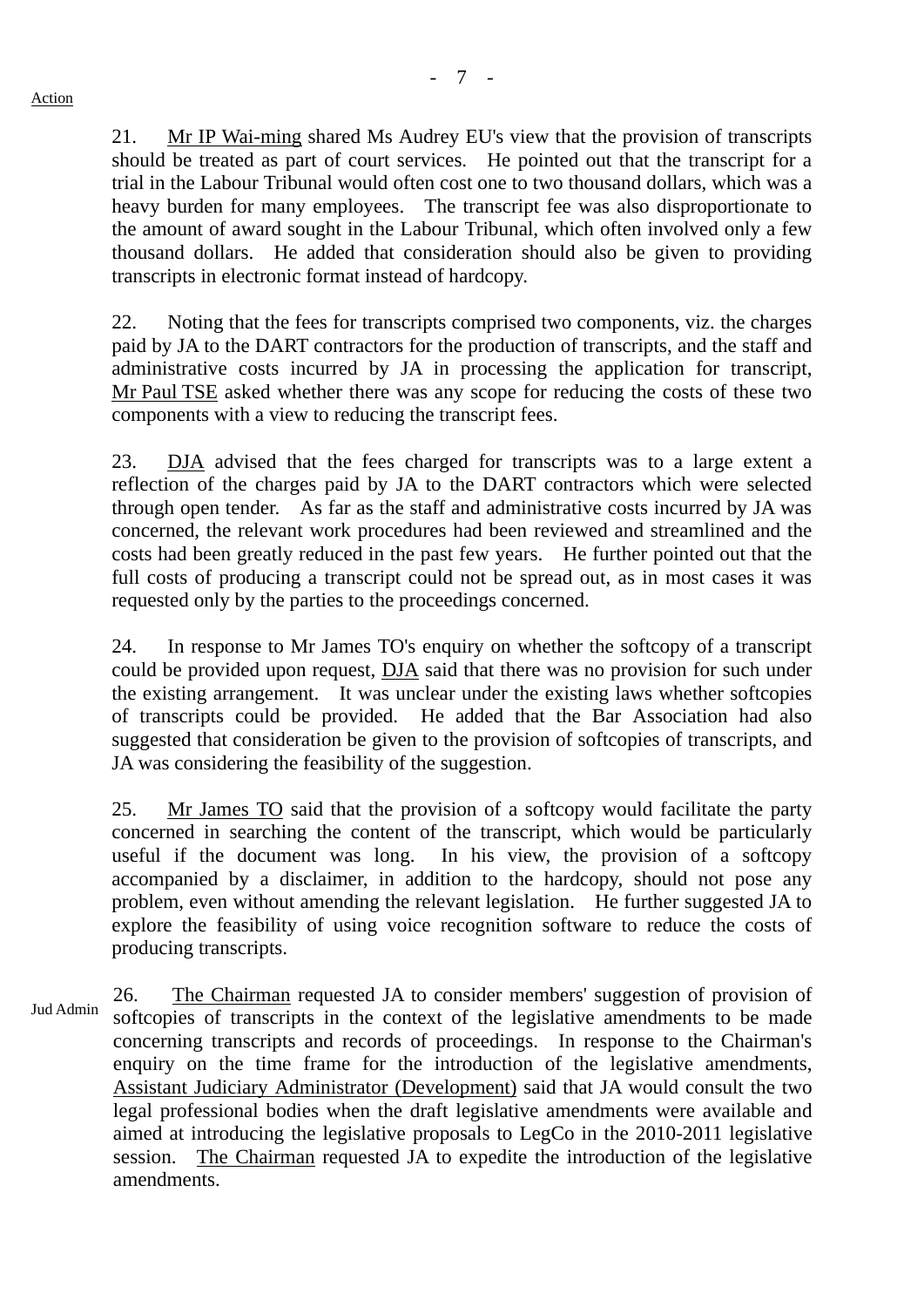### **V. Development of mediation services**

[LC Paper Nos. CB(2)634/09-10(01) and CB(2)950/09-10(06) - (07)]

### Briefing by the Administration/JA

27. Secretary for Justice ("SJ") briefed members on the major recommendations made by the Working Group on Mediation ("Working Group") in its Report published on 8 February 2010 ("the Report"), covering the three important areas of accreditation and training, regulatory framework, and public education and publicity, as set out in the Administration's paper [LC Paper No. CB(2)950/09-10(06)]. Members noted that the three-month public consultation on the Report would end on 8 May 2010. In the meantime, without prejudicing the outcome of the consultation exercise, the Administration would commence preparatory work for the implementation of the recommendations in the Report.

28. DJA briefed members on the establishment of the Mediation Information Office ("MIO") within the Judiciary, details of which were set out in JA's paper [LC Paper No. CB(2)634/09-10(01)]. Members noted that in support of the implementation of Practice Direction 31 on Mediation ("PD 31"), MIO was set up to provide litigants with relevant information on mediation. It commenced operation with effect from 4 January 2010 and had been working well. Members also noted that to maintain its independent and impartial position, the Judiciary would not provide mediation services. The actual mediation would be provided by accredited mediators outside the Judiciary to be appointed by the parties themselves.

29. Members noted the background brief prepared by the LegCo Secretariat on the subject under discussion [LC Paper No. CB(2)950/09-10(07)].

#### Views of the Bar Association

30. Mr Russell Coleman indicated strong support for the development of mediation in Hong Kong. The Bar Association would study the Report in detail and submit a full response in due course. Regarding the Working Group's recommendation of reviewing the possibility of establishing a single mediation accrediting body in Hong Kong in five years' time, Mr Coleman considered five years to be too long as there was a risk that different accrediting bodies might open up in the interim, rendering it more difficult to bring them under one umbrella body. In his view, a single accrediting body for mediators should be put in place as soon as possible.

#### Discussion

## *Legislation on mediation*

31. Mr James TO said that he was supportive of the development of mediation in Hong Kong. Noting that the proposed mediation ordinance did not seek to regulate mediators or the mediation process, he sought clarification on the objectives of introducing the ordinance.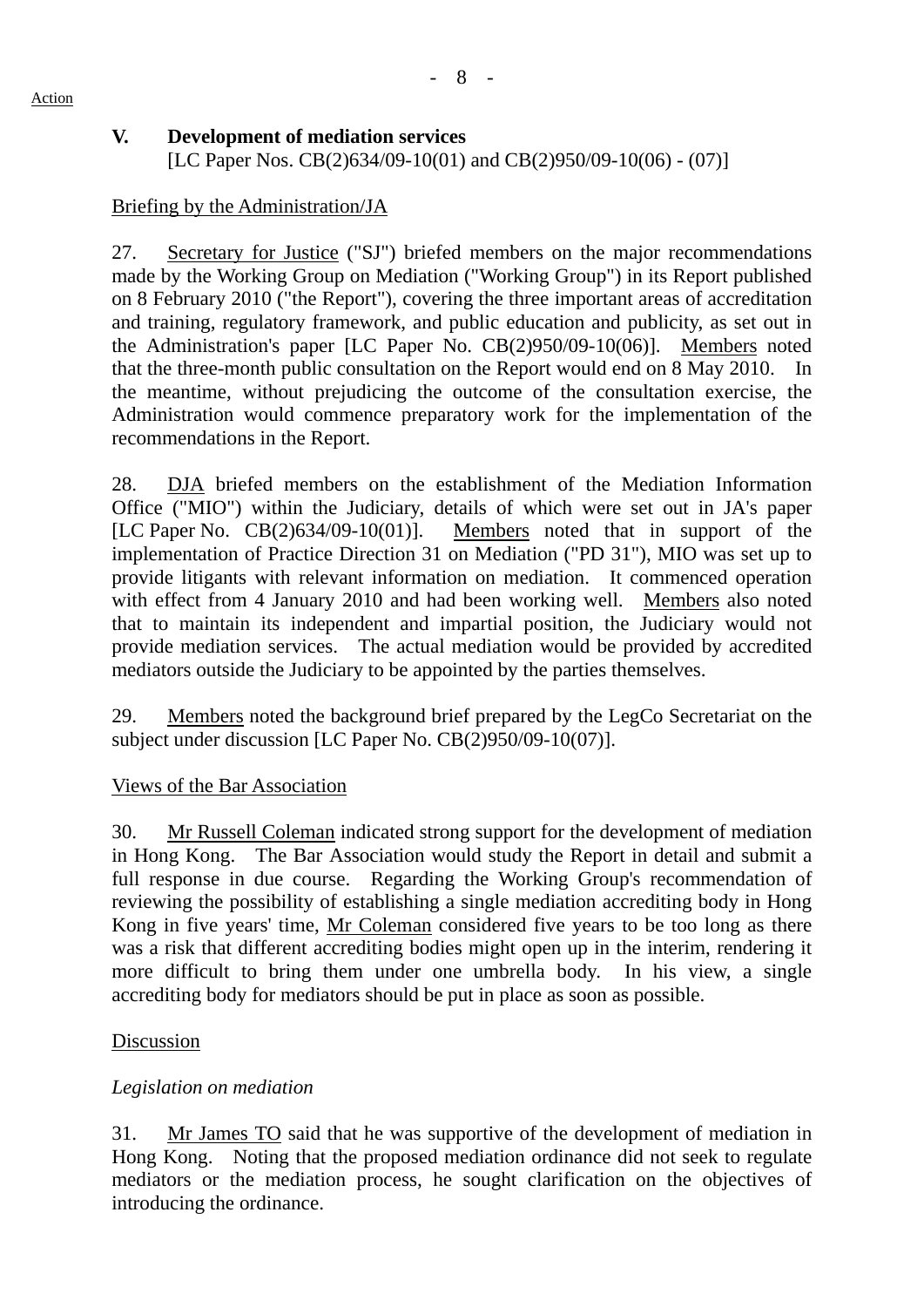- 9 -

32. SJ explained that the proposed mediation ordinance sought to provide a proper legal framework for the conduct of mediation without hampering the flexibility of the mediation process. It would include provisions dealing with important matters such as confidentiality, privilege and immunity of mediators.

33. Mr James TO queried the need for introducing the proposed mediation ordinance which did not seem to contain any mandatory rules governing the conduct of mediation. He opined that if the provisions of the ordinance were meant for reference only, a code of best practices would suffice and there was no need to enact legislation.

34. In response, SJ stressed that mediation as an alternative dispute resolution ("ADR") was voluntary and flexible in nature and it was important that any legislation on mediation should not impose undue restraint over the mediation process. The Working Party's Sub-group on Regulatory Framework had studied in-depth whether Hong Kong should enact legislation on mediation with reference to the regulatory framework for mediation in various overseas jurisdictions. It was noted that some overseas jurisdictions had enacted legislation on mediation while others had not. Having considered and balanced the pros and cons in the light of the circumstances of Hong Kong, the Sub-group saw the desirability of introducing a mediation ordinance to provide a clear and predictable legal framework for the operation and further development of mediation. He referred members to Recommendations 32 to 48 of the Report as set out in its Executive Summary for details of the Working Group's views on what should and should not be included in the proposed legislation and then highlighted some of the key areas that the proposed legislation would cover. It would include an interpretation section on key terminology such as "mediation" and "conciliation". The definition of "mediation" might clarify the types of mediation process which the proposed legislation was intended to deal with such as "facilitative mediation" and "evaluative mediation". In "facilitative mediation", the primary role of the mediator would be a neutral third party to objectively facilitate the parties' communication and negotiation of their dispute, while in "evaluative mediation" the mediator tried to persuade the parties to settle their disputes by offering opinions on law, facts and evidence relevant to their disputes. The proposed legislation would also address some of the areas in which the law was uncertain, such as confidentiality, admissibility and enforcement of agreement to mediate.

35. Ms Audrey EU echoed the query on the need for enacting legislation on mediation, pointing out that there was contradiction between legislating on mediation and maintaining the flexibility of the mediation process. In her view, the rules regulating the conduct of mediation, such as those relating to confidentiality, could be provided for in the code of conduct for mediators without resorting to legislation.

36. SJ reiterated that the primary objective of enacting legislation on mediation was to provide a proper legal framework for the conduct of mediation. He believed that legislating on rules of confidentiality, including setting out the statutory exceptions to the rules and the sanctions for breaching them, could provide clarity and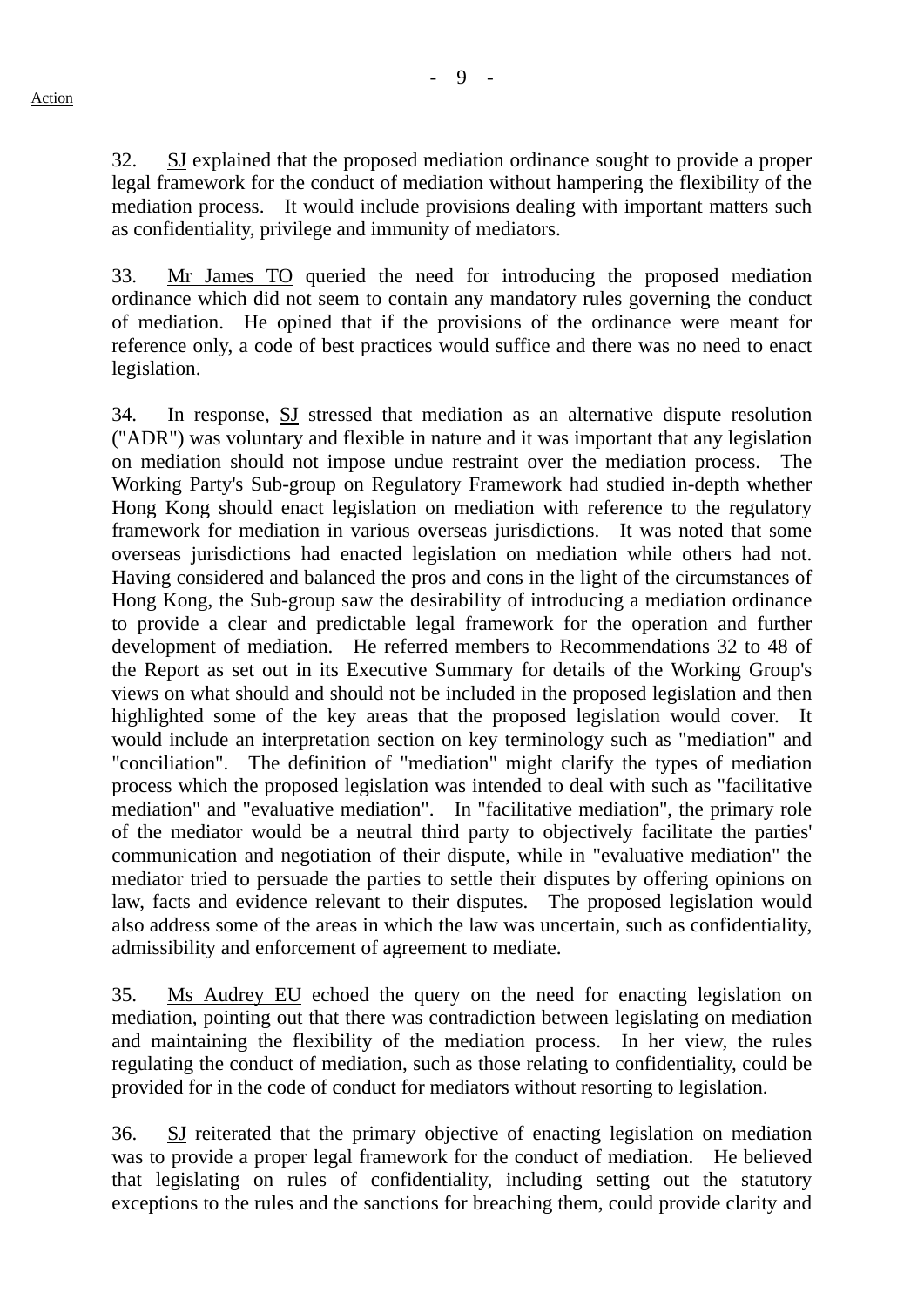certainty for their operation. It would also be desirable to set out on a statutory basis rules relating to the immunity of mediators. In this regard, the issue of whether pro-bono mediators should be subject to the same or different immunity rules was worthy of further examination.

#### *Mediation in employment cases*

37. Mr IP Wai-ming expressed support for greater use of mediation as a means to resolve disputes, having regard to the reduction in time and costs vis-à-vis traditional litigation. Referring to Recommendation 9 of the Report that mediation pilot schemes should be considered for disputes in areas such as in the workplace and employment, Mr IP enquired whether there were any differences between these mediation pilot schemes and the mediation services currently provided by the Labour Department.

38. SJ explained that the assistance provided by the Labour Department and the Labour Tribunal to the parties concerned to settle their dispute was different from the mediation services referred to in the Report, which were provided by a professional mediator acting as a neutral third party to assist disputing parties to communicate and negotiate a settlement.

39. Mr IP Wai-ming considered it important for parties to mediation to negotiate on an equal footing. He pointed out that in respect of employment injury compensation cases, the employees concerned had all along relied on the advice of their legal representative in deciding whether to accept the settlement amount offered by the other party's insurance company. He enquired about the availability of support services to employees under the proposed mediation mechanism, particularly in respect of advice on the amount of compensation.

40. SJ responded that whether the parties concerned were able to negotiate on an equal footing would indeed impact upon the viability of mediation in resolving the dispute. If the mediator found that the parties to a dispute were not able to negotiate on an equal footing, he should question whether mediation was the appropriate means for resolving the dispute. Regarding Mr IP's concern about the availability of advice to employees on the amount of compensation in the mediation process, SJ said that it was his understanding that in many cases, the relevant trade unions and non-Governmental organizations ("NGOs") would be able to offer assistance to the employees concerned. For employees who were legally-aided, their assigned legal representatives would provide them with any necessary assistance and advice concerning settlement by mediation, and the cost of mediation would also be covered by legal aid. He warned that too much reliance on legal assistance in the mediation process might run counter to the objective of mediation in facilitating the achievement of a speedy settlement.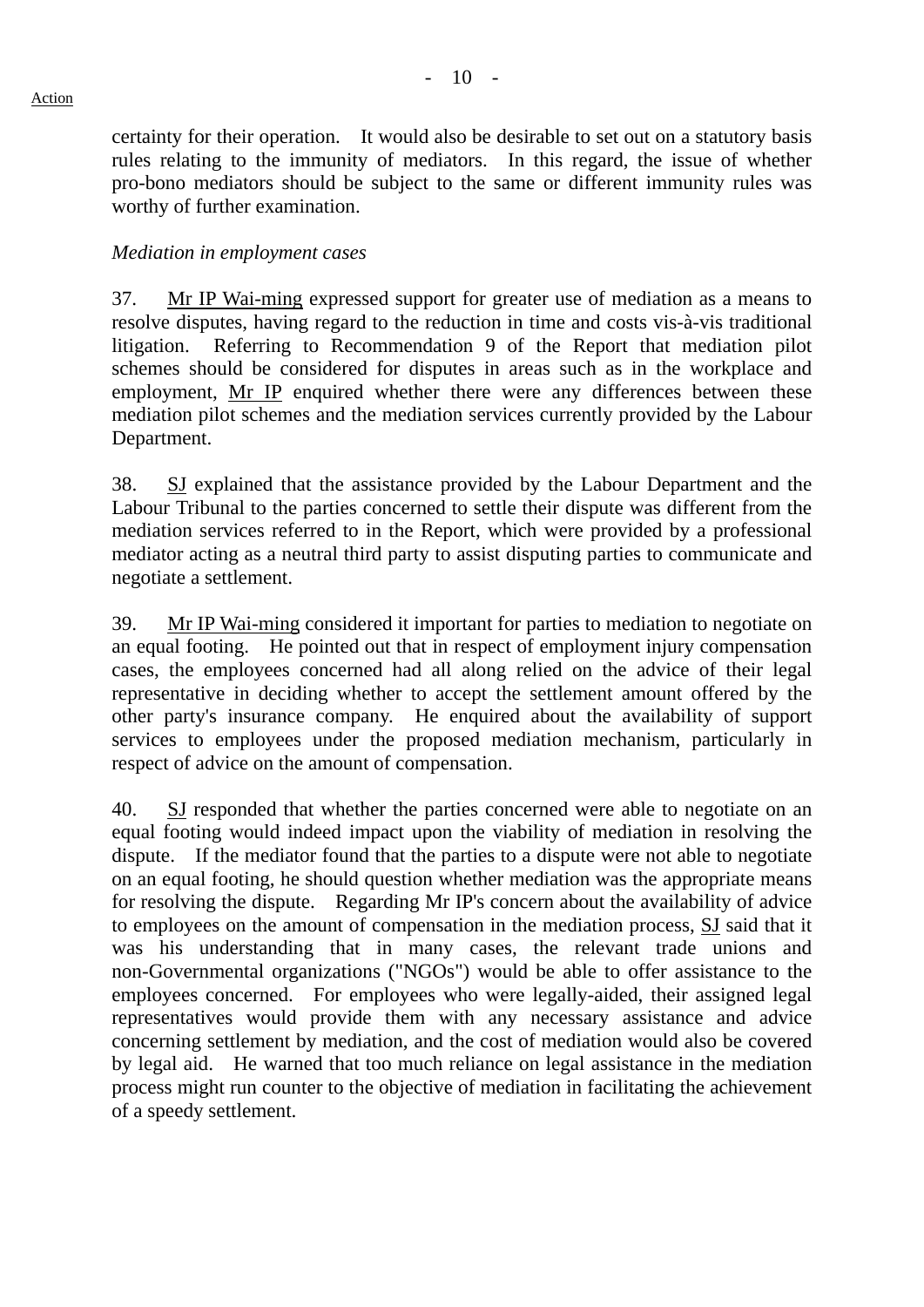41. Mr IP Wai-ming said that trade unions and NGOs were not able to provide assistance to employees in every case, and reiterated his view that assistance should be provided to employees during the mediation process, particularly in respect of advice on the settlement amount. In response to Mr IP Wai-ming's remark on the important role played by mediators during the mediation process, SJ said the quality of mediators was indeed crucial to the success in mediating satisfactory settlements. The Working Group had considered and put forth recommendations relating to the training and accreditation of mediators with a view to ensuring their quality and consistency of standards.

### *Cost-effectiveness of mediation*

42. Noting that one of the major benefits of mediation was reduction in time and costs for the parties concerned, Ms Emily LAU sought information on the amount of time and money saved in using mediation to settle disputes.

43. SJ responded that as the objective of mediation was to help the parties identify what they wanted with a view to reaching a mutually acceptable resolution, rather than resolving the legal issues, as a matter of principle, mediation should result in a swifter resolution of the dispute than traditional court proceedings. Reduction in time would in turn lead to savings in costs. The extent of reduction in time and costs would depend on the circumstances of individual cases. In some cases, a mediated settlement could be reached in a matter of hours. He further said that with the implementation of PD 31 which came into effect on 1 January 2010, for proceedings where all parties were legally represented, the legal representatives concerned had the duty to advise their clients of the need to explore mediation and explain the costs of mediation vis-à-vis litigation. A party would have to face an adverse costs order if it failed to engage in mediation without any reasonable explanation.

44. In response to Ms Emily LAU, SJ clarified that the mediation process did not necessarily have to arise from a court action. Parties to a dispute might attempt mediation before court action was commenced. They could approach a mediator without going through a lawyer. On the other hand, if the parties had decided to resort to the court to resolve their dispute and the judicial proceedings had already been initiated by the issue of a writ of summons, the relevant provisions in PD 31 would apply, i.e. for cases where both parties were legally represented, the legal representatives concerned had to advise their clients on the feasibility of exploring mediation; for cases where one or more parties were not legally represented, the court might, at a suitable stage when mediation was considered appropriate, give direction to the parties to consider mediation.

45. Ms Audrey EU sought information on the respective numbers of mediators and mediation cases handled in Hong Kong in the past five years. She further enquired whether the Working Group had set any quantitative targets on the development of mediation.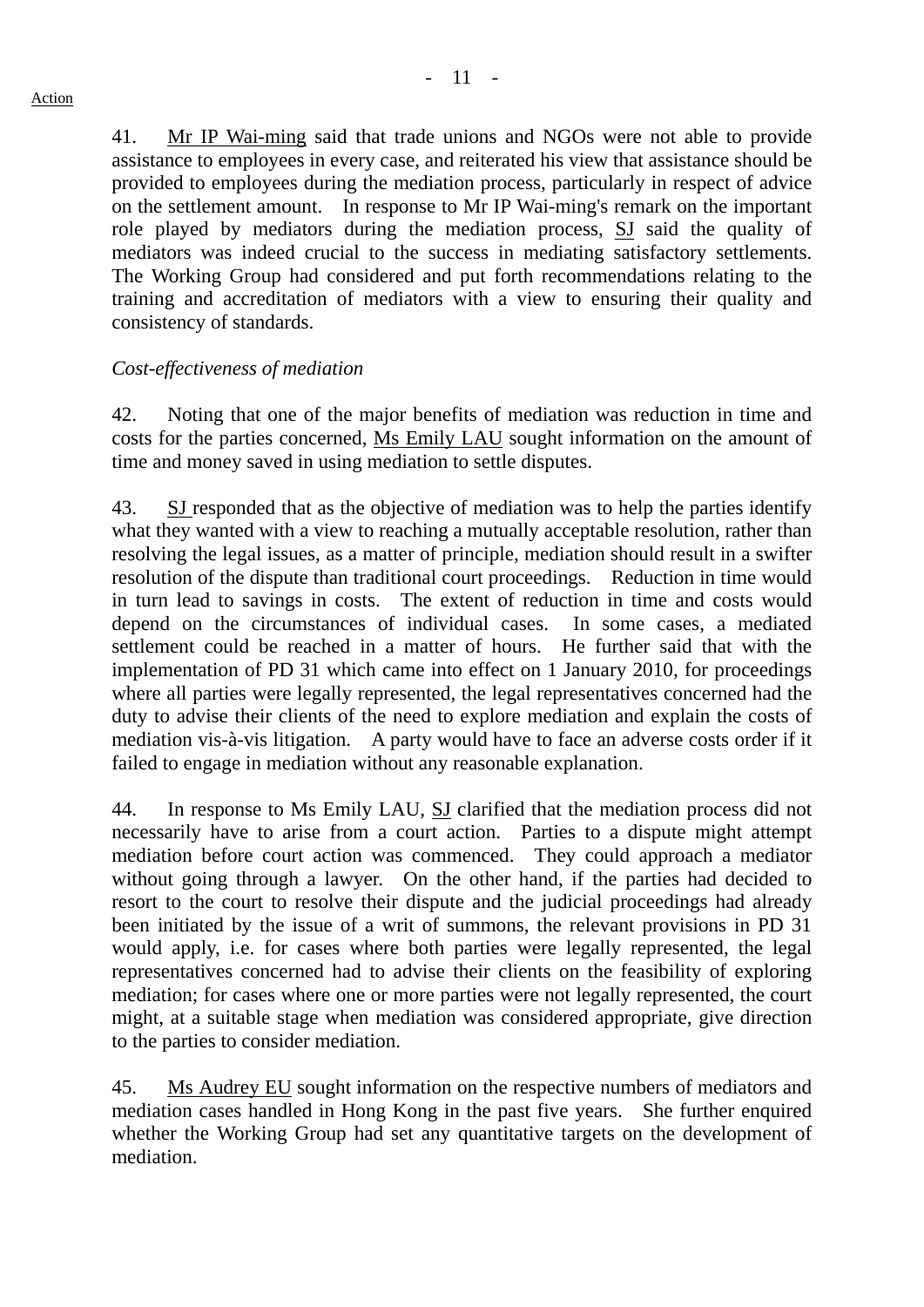46. SJ responded that as mediation was a private, voluntary and confidential process, there was currently no full data on the number of mediation cases handled in Hong Kong. Nonetheless, he believed that with the implementation of the Civil Justice Reform and the promulgation of PD 31 on mediation, data on the number of mediation cases which would be of reference value would be available in due course. On the number of mediators, he advised that the past year had witnessed a significant increase in the number of mediators in Hong Kong. There were currently over 1 000 accredited mediators in Hong Kong who obtained their qualification through the accreditation schemes run by various bodies. For instance, the Mediator Accreditation Assessment run by the Law Society of Hong Kong had accredited a total of 122 general mediators, 21 family mediators and seven family mediation supervisors. The Panel of Accredited Mediators established under the Hong Kong International Arbitration Centre currently consisted of some 550 accredited mediators. It was expected that the number of mediators would continue to be on the rise. As regards the question of whether any quantitative targets had been set for mediation, SJ said that at the present stage, the focus was to establish a good platform for the development of mediation in Hong Kong. He considered that it would be more meaningful to consider the setting of targets after the conduct of a review in, say, a year's time when relevant statistics on mediation cases were available.

### *Training of mediators*

47. Ms Audrey EU asked whether the training of mediators would focus on the types of disputes which were particularly suited for mediation, such as those concerning building management, professional negligence and sale/supply of consumer goods/services. SJ responded that generally speaking, mediation skills were transferrable skills. It was his understanding that internationally recognized accreditation schemes focused on general mediation skills rather than training on specialized areas of mediation. Ms EU remarked that 1 000 mediators was a small number. In her view, training more mediators in the relevant areas was more important to the success of developing mediation than introducing legislation on mediation. While noting the point made by SJ that mediation skills were generally transferrable skills, she believed that a mediator had to be well-versed with particular areas of mediation so as to be able to come up with versatile, innovative options in facilitating settlement. SJ responded that the Working Group recognized the importance of enhancing mediation education in relevant university disciplines. Apart from the study of law, the Working Group considered that mediation education should also be incorporated into other relevant disciplines, such as architecture, civil engineering and social work, where mediation could potentially play an important role in resolving disputes. He believed that such cross-disciplinary education on mediation would help incubate innovative mediation methods in different types of mediation cases.

48. Dr Priscilla LEUNG informed the meeting that in recent years, the Law Faculties of local universities had placed greater emphasis on courses on ADR, including arbitration and mediation. Some Law Faculties offered master's degree programme on ADR.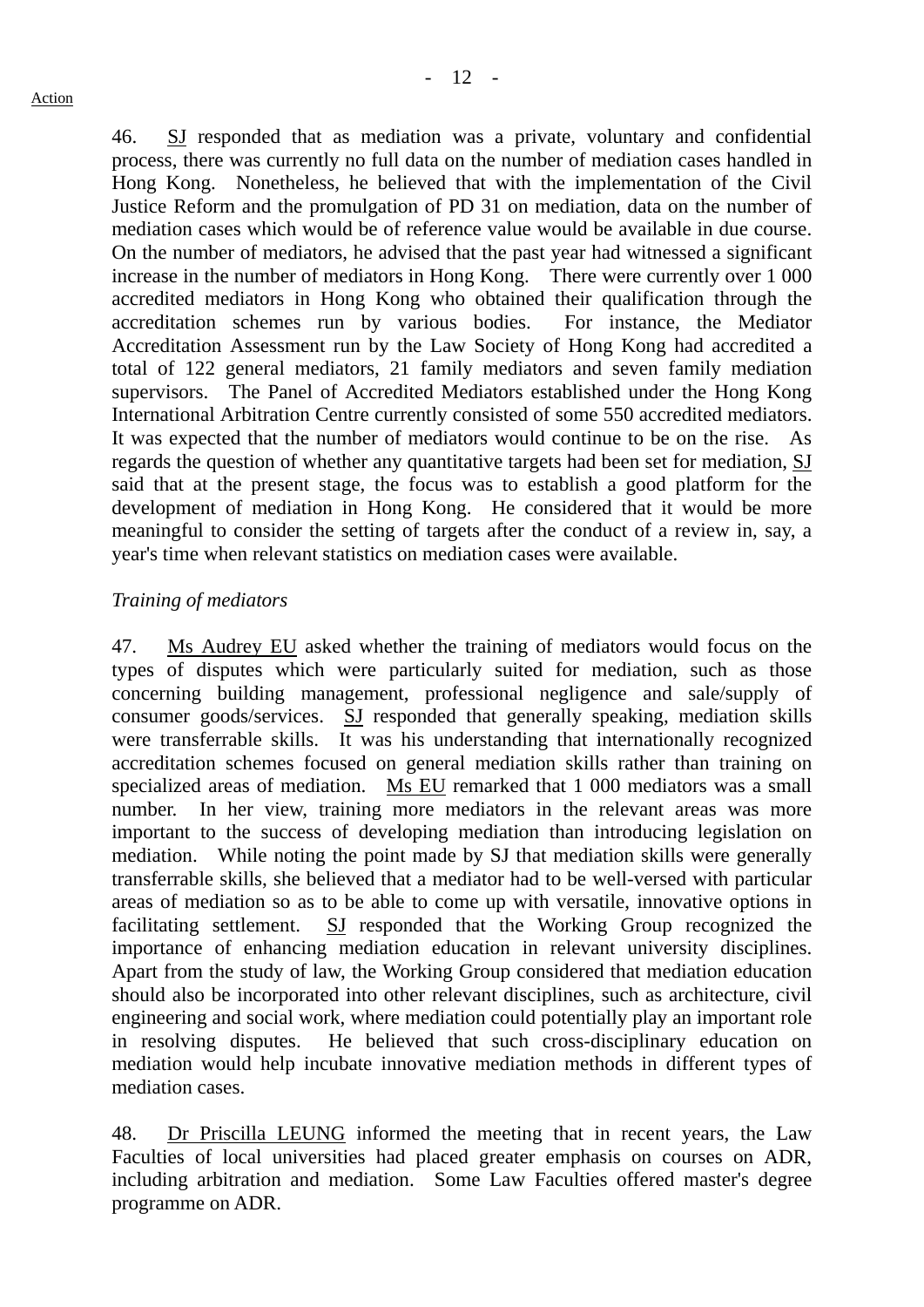# *Impact of development of mediation on right to access to court*

49. While indicating support for the development of mediation services, the Deputy Chairman stressed that access to court was a fundamental right of Hong Kong residents guaranteed by the Basic Law and such right should not in any way be eroded by the development of mediation. He pointed out that while some categories of cases such as those relating to building management, employment and matrimonial matters were particularly suited for mediation, cases involving significant public interest should be resolved by judicial proceedings and not mediation. He stressed that the development of mediation must not go so far as to prohibit a person from proceeding with an action without first going through a mediation procedure.

50. SJ assured members that the right of access to court would not be adversely affected by the development of mediation services. In the Final Report of the Chief Justice's Working Party on Civil Justice Reform, it was made clear that certain types of cases, such as those involving constitutional issues, were not suitable for mediation. As he had mentioned earlier at the meeting, cases where there was imbalance in bargaining powers between the parties were also not appropriate for mediation. Under PD 31 which was only applicable to civil disputes, the court would consider making an adverse costs order only in cases where a party had unreasonably failed to engage in mediation. The Working Group believed that at the present stage, mandatory mediation for civil disputes should not be implemented. The issue would be revisited in the light of experience in the development of mediation services.

51. SJ further said that he shared the Deputy Chairman's view that building management cases were particularly suited for mediation. He pointed out that in the Pilot Project on Community Venues for Mediation implemented in mid-2009 to provide venues in community centres for conducting mediation, most of the mediations conducted in these venues related to building management cases. The Administration would continue its efforts in promoting the use of mediation in building management and other appropriate cases.

52. The Chairman expressed reservation about the recent focus on promoting mediation. She considered that traditional judicial proceedings had its own important functions and values and mediation services could not substitute the role of the court in resolving disputes.

## **VI. Non-civil service appointment of a Deputy Principal Government Counsel in the Department of Justice for implementation of the recommendations of the Working Group on Mediation**  [LC Paper No. CB(2)950/09-10(08)]

53. Director of Administration and Development ("DAD") introduced the Administration's paper on the proposed creation of a non-civil service position of Deputy Principal Government Counsel ("DPGC") at the equivalent rank of DL2 in the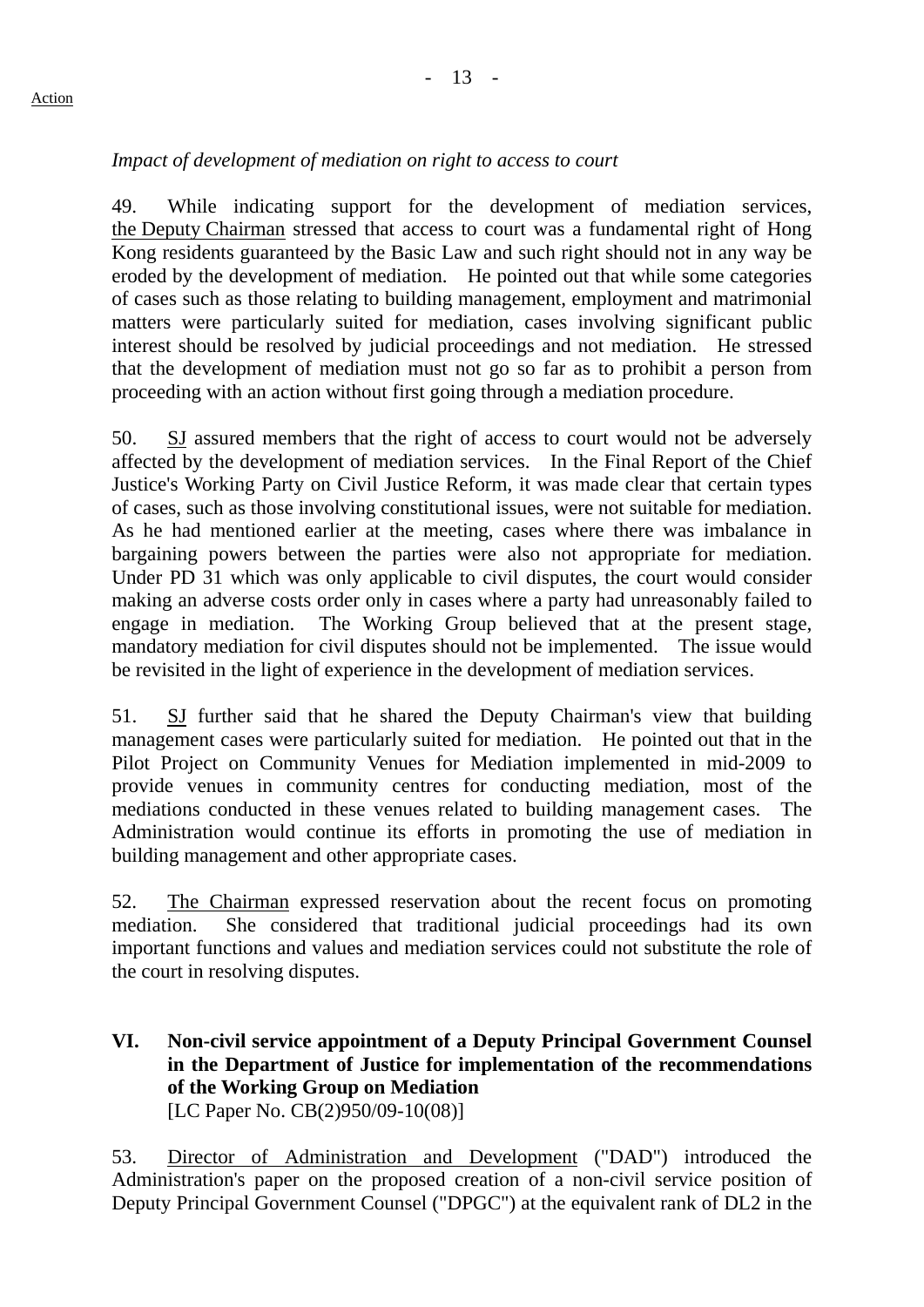Legal Policy Division of the Department of Justice ("DoJ") for a period of three years to provide the necessary support for the promotion of mediation in Hong Kong, and subject to the outcome of the consultation exercise on the Report, to implement the recommendations therein. Subject to the Panel's views, the Administration would seek the endorsement of the Establishment Subcommittee in late April 2010 for the approval of the Finance Committee in May 2010.

54. Mr Russell Coleman of the Bar Association indicated support for the staffing proposal.

55. The Deputy Chairman said that it was his understanding that an ethical code of conduct was usually prepared by the profession concerned. Noting from paragraph 6 of the Administration's paper that one of the duties of the proposed DPGC post was to oversee the adoption and implementation of the Hong Kong Mediation Code ("Mediation Code"), an ethical code of conduct for mediators, the Deputy Chairman sought clarification on whether the Administration would take the lead in preparing the Mediation Code.

56. DAD clarified that the Mediation Code was prepared by the Working Party's Accreditation and Training Sub-group, which was chaired by a legal professional, in consultation with the relevant mediation service providers. Referring to the accreditation system, DAD said that subject to the outcome of the consultation exercise, the profession and not the Administration would be responsible for the accreditation and regulation of mediators. In this regard, the Working Group was of the view that a single mediation accrediting body for Hong Kong could be in the form of a company limited by guarantee, and the possibility for establishing this body should be reviewed in five years taking into account the development of the mediation landscape. It was envisaged that the proposed DPGC post would be responsible for working with the mediation profession to facilitate the establishment of the accreditation body and keep in view the development of the system of accrediting mediators.

57. Ms Audrey EU expressed reservation about the staffing proposal. While agreeing on the importance of promoting mediation, she considered that the promotion work should be spearheaded by the relevant professional bodies rather than the Administration. She also did not see any urgent need to introduce legislation on mediation, which was another job duty of the DPGC post. As she had mentioned during the discussion on agenda item V above, the more pressing task was to train more mediators, rather than legislating on mediation.

58. Referring to the job description of the proposed DPGC post attached to the Administration's paper, the Chairman said that it appeared that the post holder's main responsibility was to provide support for the promotion of mediation in Hong Kong. She also expressed reservation about the need for the proposed DPGC post.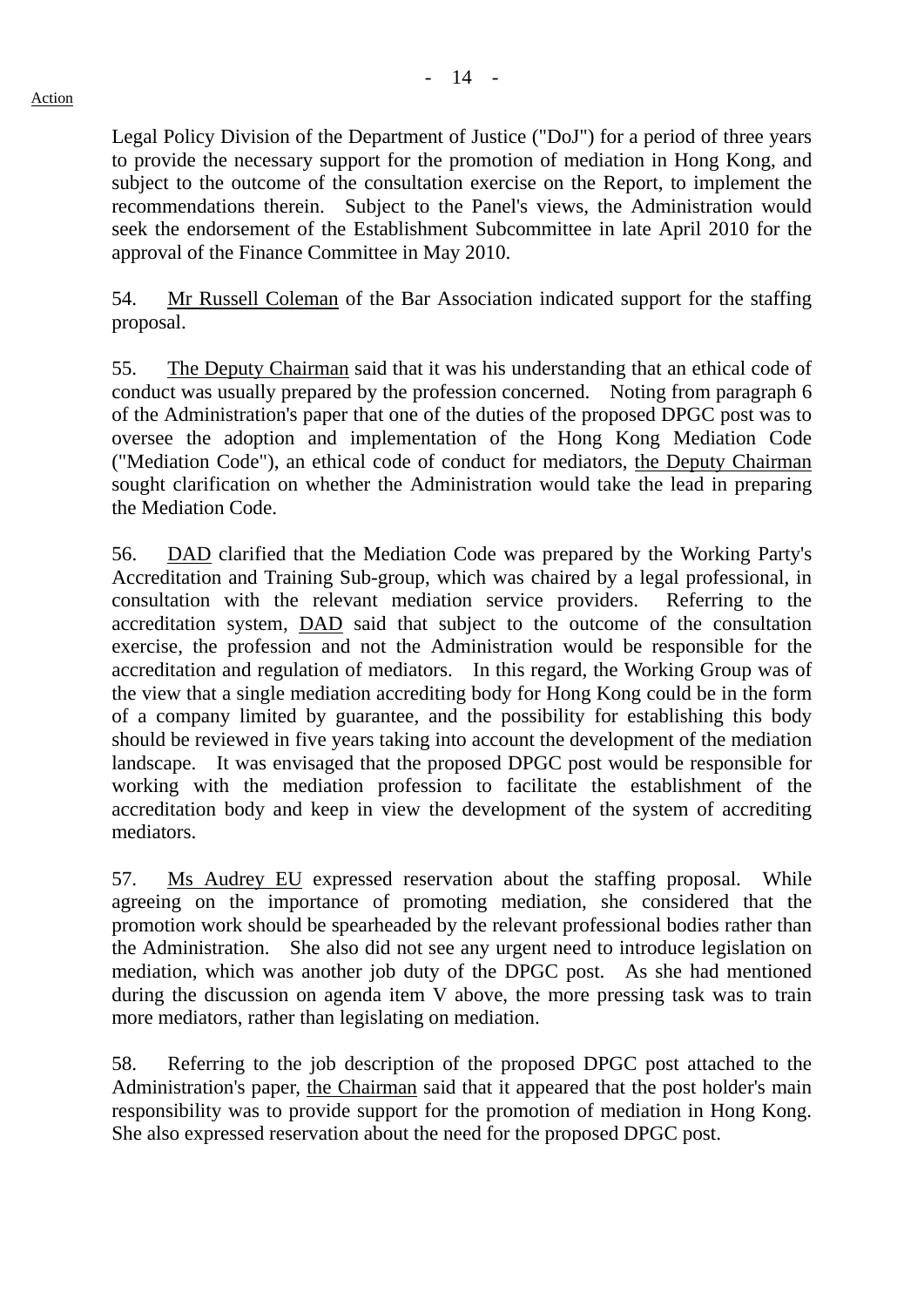DoJ

59. In response, DAD further elaborated on the need for the proposed DPGC post. She said that subject to the outcome of the consultation exercise, in addition to promotion of mediation and preparation of the proposed legislation on mediation, the post holder was also required to work with the stakeholders on the accreditation system for mediators. He/she would also play a coordinating role in facilitating wider use of community mediation, particularly in respect of building management cases where there was a great demand for the provision of mediation services.

60. Ms Audrey EU considered it neither appropriate nor necessary to create a post in DoJ to spearhead the promotion of mediation, which should be undertaken by the relevant professional bodies. In her view, it would be more appropriate for the Home Affairs Department, rather than DoJ, to take up the coordination work relating to community mediation. She reiterated that she had reservation about the staffing proposal at the present stage.

61. The Chairman shared the view that promotion of mediation should not be spearheaded by DoJ. She further said that during the discussion under agenda item V above, members had queried the need to introduce legislation on mediation. She opined that even if legislation was to be introduced, the relevant work would probably commence only at a later stage.

62. In response, Deputy Law Officer (Civil Law) said that he noted that during the discussion on the last agenda item, Mr Russell Coleman of the Bar Association had expressed the view that a standardized system of accrediting mediators should be introduced as soon as possible. The proposed DPGC post would provide the necessary support for the development of the accreditation system for mediators in collaboration with the relevant stakeholders. Subject to the outcome of the consultation exercise, it might be necessary to commence the preparation work for the introduction of the proposed mediation ordinance at an early stage to complement the development of the accreditation system. He stressed that to take forward all the recommendations of the Working Group spanning over three subject areas of regulation, accreditation and publicity and public education, dedicated professional support at the DPGC level was needed. He added that the Administration considered DoJ the most appropriate Government department to take up these tasks relating to the development of mediation.

63. To facilitate members' further consideration of the staffing proposal, the Chairman requested the Administration to provide a detailed timetable on the duties to be undertaken by the proposed DPGC post during the three-year period. DAD undertook to provide the requisite information.

64. Whilst expressing support for the development of mediation services, Dr Priscilla LEUNG shared the view that the Administration should provide further information on the responsibilities of the proposed DPGC post.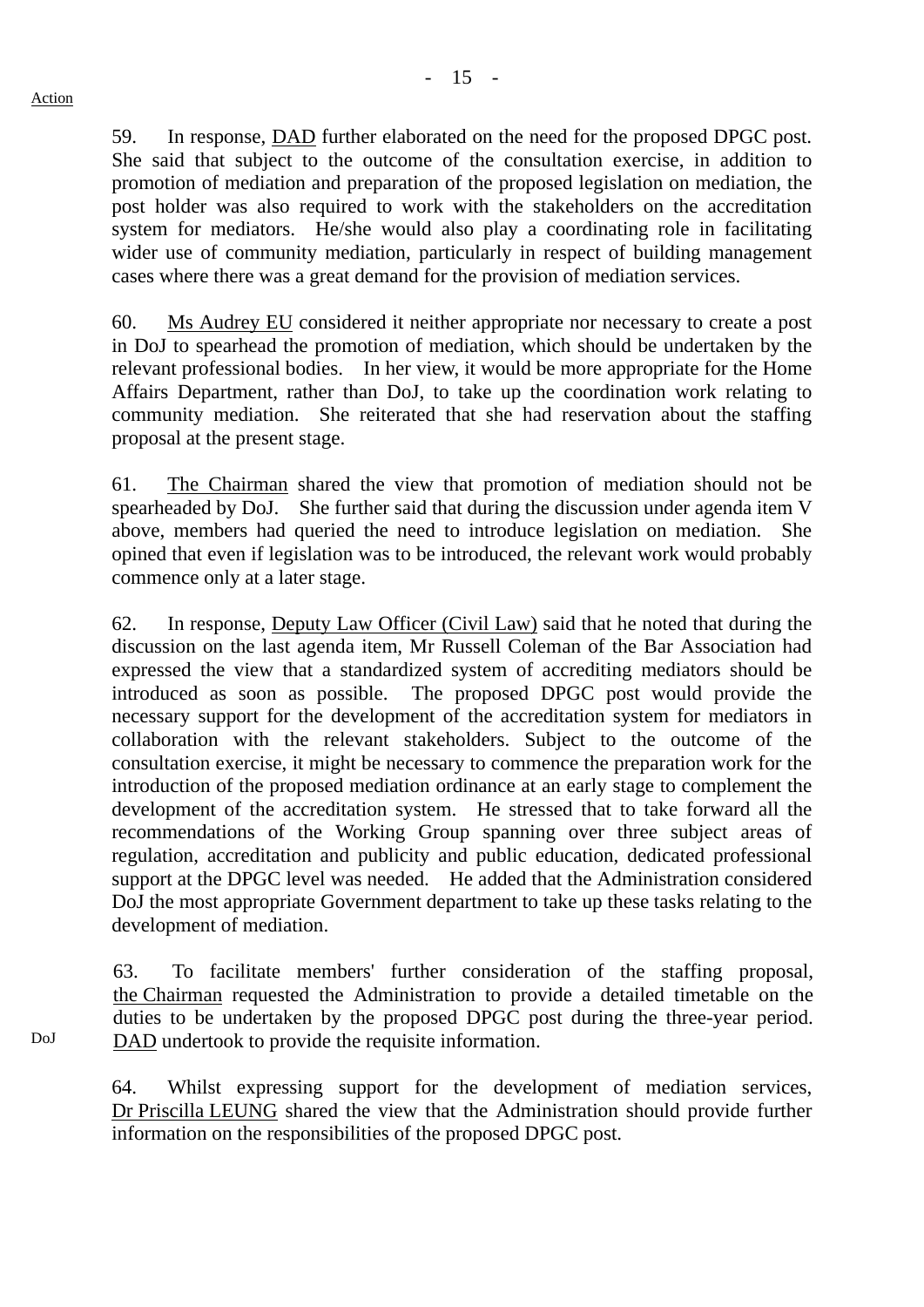#### **VII. Arbitration in Hong Kong of Mainland-related disputes**  [LC Paper Nos. CB(2)950/09-10(09) - (10)]

65. The Chairman said that the item was referred to the Panel by the Bills Committee on Arbitration Bill.

66. Members noted the background brief prepared by the LegCo Secretariat on the subject under discussion [LC Paper No. CB(2)950/09-10(10)].

67. In response to the Chairman, Deputy Solicitor General ("DSG") explained the issue relating to arbitration involving foreign investment enterprises as set out in the Administration's paper [LC Paper No. CB(2)950/09-10(09)]. He said that the legal and arbitration communities had expressed concern about the uncertainty as to whether a foreign investment enterprise set up on the Mainland as legal person was free to choose a place other than the Mainland (including Hong Kong) as the venue of arbitration to resolve contractual dispute. He elaborated that according to the relevant provisions and judicial interpretation of Mainland laws, it appeared that the parties to a contract with any foreign-related element might by agreement refer any disputes to a Chinese arbitration institution or any other arbitration institution for arbitration. However, the relevant provisions did not expressly prohibit a Mainland legal person from conducting arbitration in a place other the Mainland where a contract did not contain any foreign-related elements. Given that a foreign investment enterprise would have the status of a Mainland legal person, there was some doubt as to whether such an enterprise could choose Hong Kong as the venue of arbitration for a dispute arising from a contract which did not involve any foreign-related element and whether the awards obtained in such arbitral proceedings conducted in Hong Kong could be enforced on the Mainland.

68. DSG further said that the Administration had been in discussion with the Mainland authorities since 2007 with a view to seeking a written clarification on the issue as soon as possible. The Administration believed that it would be conducive to Hong Kong's development as a hub for international commercial arbitrations if the relevant Mainland authorities could clarify the issue. The Administration considered it most desirable if the issue could be clarified by way of express legal provisions or a judicial interpretation; if that was not feasible, a written notification could be issued by the relevant Mainland authorities to clarify the matter. He then cited two examples of such written notifications. In late 2007, the Supreme People's Court of the People's Republic of China ("SPC") issued a written notification to confirm that apart from institutional arbitral awards, ad hoc arbitral awards made in Hong Kong would also be enforceable on the Mainland under the terms of the arrangement concerning reciprocal enforcement of arbitral awards entered into between Hong Kong and the Mainland in 1999 ("the Arrangement"). Another example was the written notification issued by SPC in late 2009 confirming that arbitral awards made in Hong Kong by the International Court of Arbitration of the International Chamber of Commerce and other foreign arbitration institutions would be enforceable on the Mainland in accordance with the Arrangement.